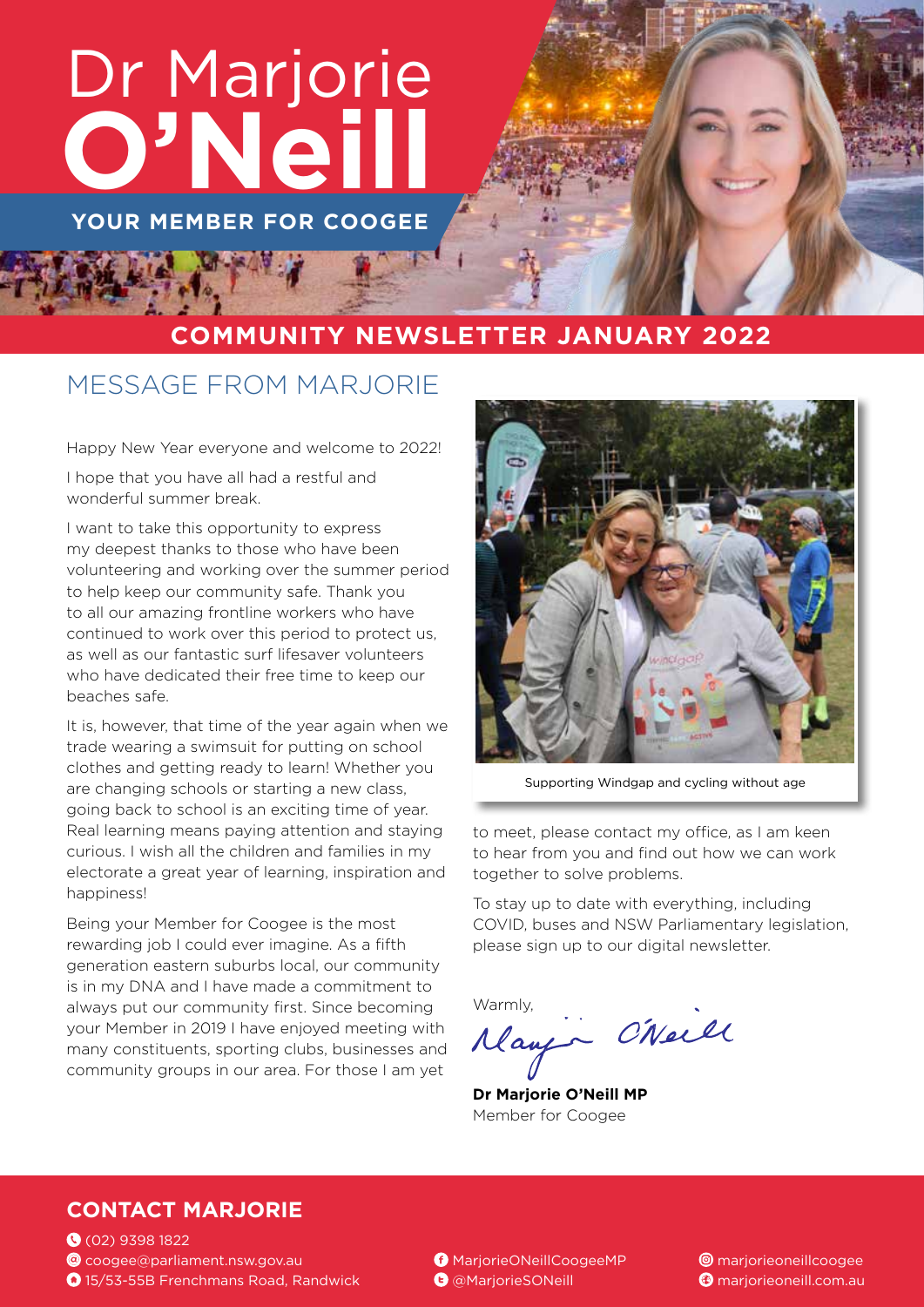## **SCHOOL FUNDING CAMPAIGN**

NSW PUBLIC SCHOOLS ARE CURRENTLY BEING UNDERFUNDED TO THE TUNE OF \$600 MILLION PER YEAR WHEN COMPARED TO THE ORIGINAL GONSKI FUNDING PLAN AGREEMENT.

In the original Gonski plan, only money that directly contributed to learning - such as teacher salaries and electricity for schools - was to be counted towards the Schooling Resource Standard. This was to ensure at least 80 per cent of students met minimum standards.

However, in 2018 the plan was altered so that states could use money that they had already spent, that was not directly linked to learning, to account for up to four per cent of their Gonski funding targets.

This chronic underfunding has led to a growing dependence on P&Cs to fund basic needs and infrastructural upgrades at our public schools as well as teacher shortages and declining results. We are witnessing across the East inadequate funding for long overdue and essential upgrades and an increasing reliance on demountable classrooms.

I am sponsoring a petition to NSW Parliament, supported by P&C Associations from across the Eastern Suburbs that calls on the NSW Government to fully fund our NSW Public schools in line with the original Gonski

Scan the QR code to read and sign the petition.

agreement.



## **SAVE OUR BUSES**

During the final sitting week of NSW Parliament, hundreds of locals rallied again against the NSW Government's plan to cut an additional 24 local bus routes and 50 stops from across the Eastern Suburbs.

Despite over 100,000 signatures on petitions to Parliament, thousands of letters to the Minister and now five rallies and counting, the NSW Government continues to ignore the voices of locals who desperately want to keep their buses.

Since the brutal cuts were made, my electorate office received thousands of emails, calls and messages from distressed and furious locals who turned up to their bus stops to find that their bus no longer exists and can now no longer access hospitals, get to work or visit friends and family.

In a community win, our campaign to Save Our Buses has ensured that the cuts and planned privatisation of our Eastern Suburbs buses has been referred to a NSW Upper House committee of inquiry.



This inquiry is vital, as local people deserve to know why the Government is making these savage cuts to their buses. To stay up to date with our campaign to Save Our Buses, scan the QR code.

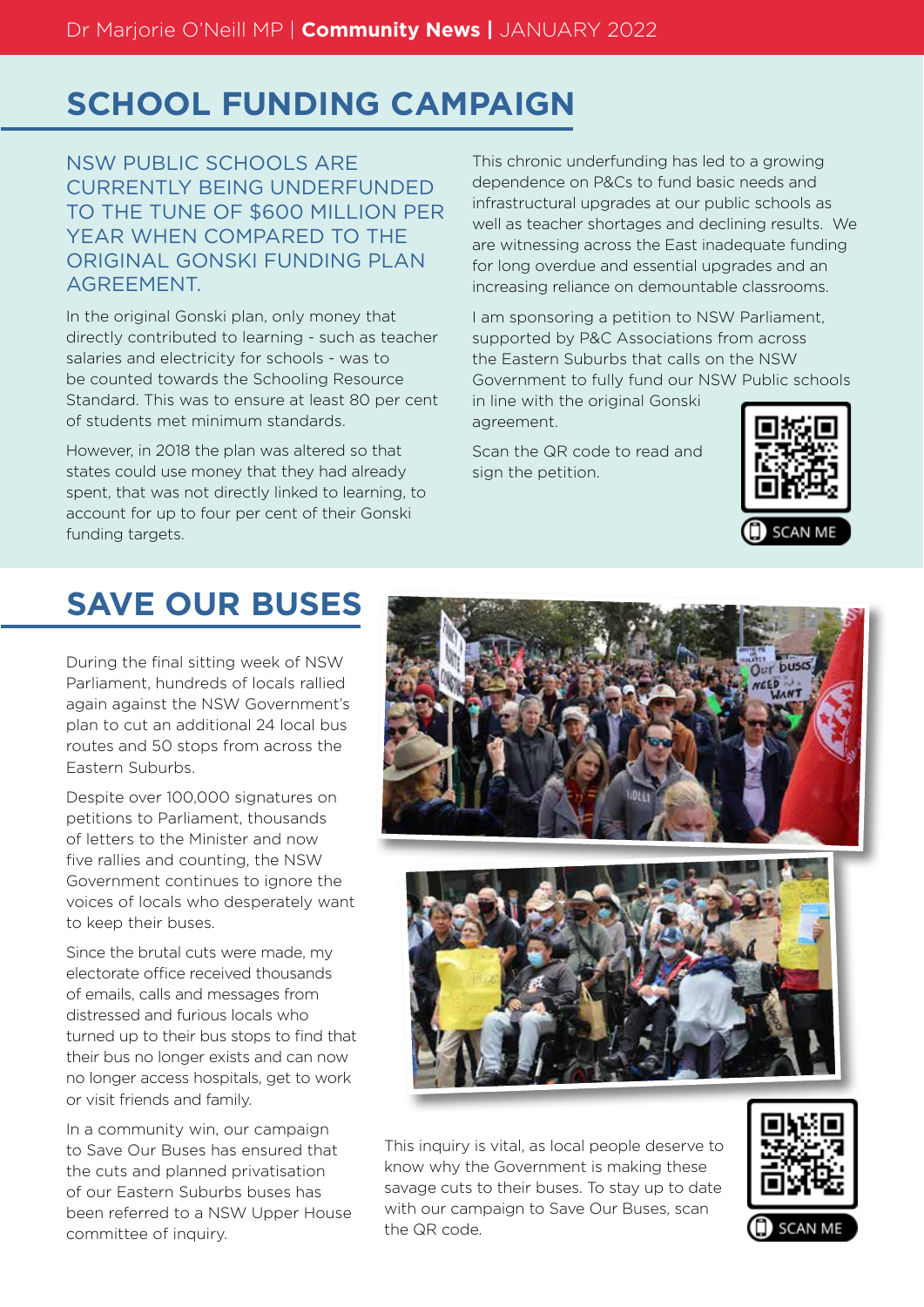## **SAVE OUR PARKS**

Centennial Park and Moore Park are some of Australia's most important public spaces.

Our public parklands are the lungs of our city. They provide vital spaces for local people to take a break from the walls of their apartments and offices and to escape into nature. For generations, those parks have been protected by independent trusts, backed up by the New South Wales Parliament.

Generations of people have been able to enjoy the beauty and recreation that Centennial and Moore Park have to offer and it is our responsibility to ensure, protect and safeguard those parks for future generations.

The NSW Planning Minister, however, is planning to hand over the management of the public

parks into a super agency via the Greater Sydney Parklands Bill.

The Greater Sydney Parklands Bill will reduce community control over these priceless public parklands and pave the way for commercial interests to profit from some of Sydney's most iconic parks. This is a direct attack on our heritage parklands and will put them at greater risk of privatisation, commercialisation and green space reduction.

The Bill has been referred to a NSW Upper House Parliamentary Inquiry. To stay up to date with the campaign to Save Our Parks, scan the QR code.





TUNE IN TO COOGEE VOICE, OUR COMMUNITY PODCAST TO HEAR LOCAL NEWS AND VOICES

I am continuing to work with local charities to support our community's most vulnerable. My office is a drop off point for the charities below and if it is within your means to make a contribution to these wonderful organisations please consider doing so.